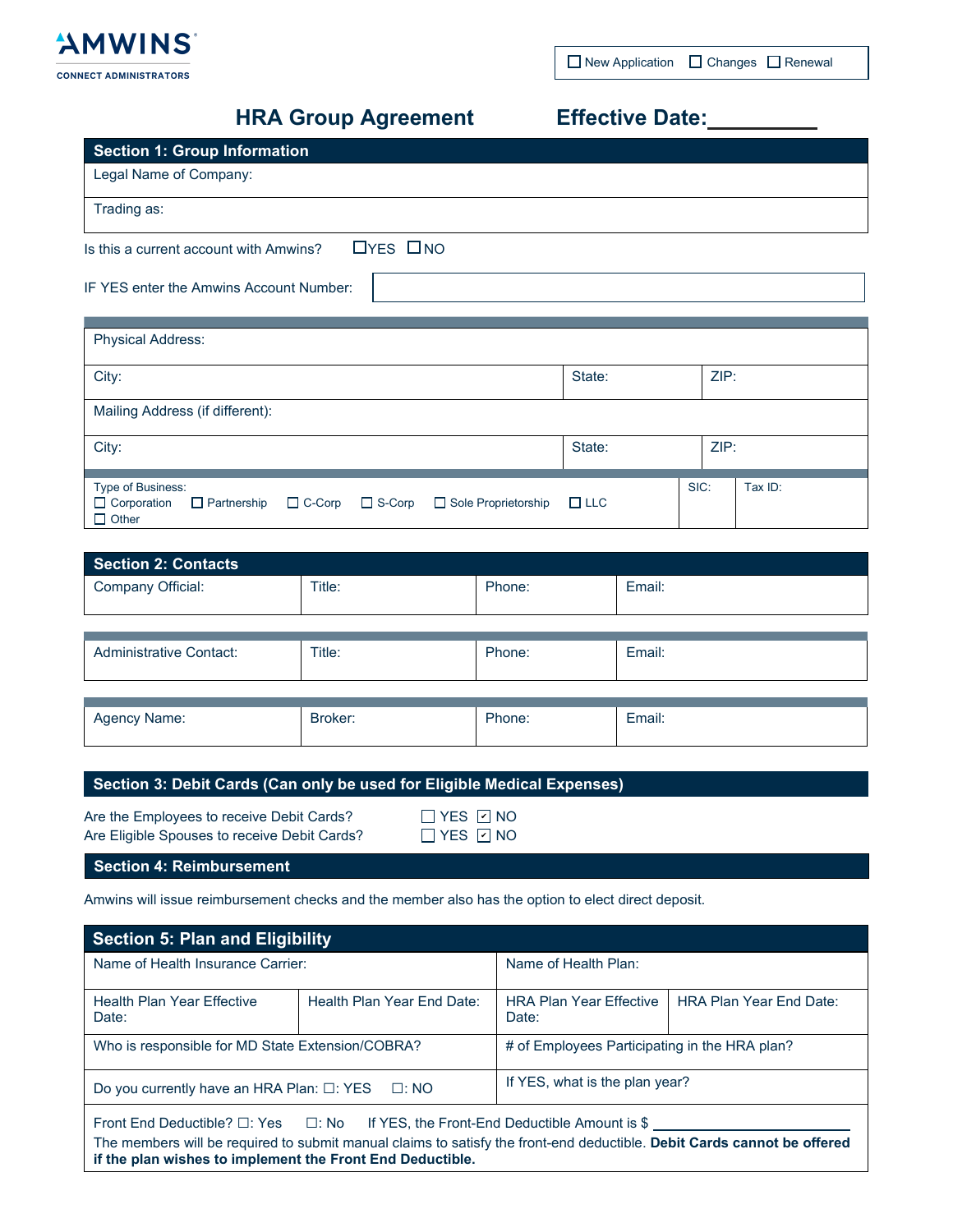## **Who cannot participate in an employer funded HRA benefit plan?**

- **1. Owners who are 'self-employed individuals' (under Code §401(c)) are not considered employees and may not participate in an HRA on a tax-favored basis. Ineligible owners include:**
	- **a) Partners**
	- **b) Sole Proprietors**
	- **c) More than 2% shareholders in a Subchapter S corporation**
- **2. Any employee who is the spouse, child, parent, or grandparent of a more than 2% shareholder of a Subchapter S corporation also cannot participate in the HRA on a tax-favored basis.**
- **3. Any individual that is not 'eligible' to participate in the HRA on a tax-favored basis but does receive benefits/reimbursement from the HRA plan must report the benefit as taxable income.**

**\_\_\_\_\_\_\_\_\_\_\_\_\_\_\_\_\_\_\_\_\_\_\_\_\_\_\_\_\_\_\_\_\_\_ \_\_\_\_\_\_\_\_\_\_\_\_\_\_\_\_\_\_\_\_\_\_\_\_\_\_\_\_\_\_\_\_\_\_\_\_**

**\_\_\_\_\_\_\_\_\_\_\_\_\_\_\_\_\_\_\_\_\_\_\_\_\_\_\_\_\_\_\_\_\_\_ \_\_\_\_\_\_\_\_\_\_\_\_\_\_\_\_\_\_\_\_\_\_\_\_\_\_\_\_\_\_\_\_\_\_\_\_**

**4. Please list the individuals and/or employees not eligible to participate in the HRA based on the information above.**

|                | <b>Section 6: Eligible Expenses</b> |                                                                                                                                                       |
|----------------|-------------------------------------|-------------------------------------------------------------------------------------------------------------------------------------------------------|
| $\Box$ Medical |                                     | HRA Eligible Expenses (check all that apply) See NOTE: below.<br>□ Rx (excludes over-the-counter drugs) □ Over The Counter Drugs & Menstrual Products |
| Dental         | $\Box$ Vision                       | $\Box$ Section 213(d) Eligible Medical Expenses                                                                                                       |

## **Section 7: HRA Funding**

Employers should monitor their account fund balance and replenish the funds as needed to ensure that monies are in the account to cover ongoing HRA expenses. In addition, the bank account must provide over-draft protection in the event there are insufficient funds in the HRA account at the time of claim payment.

#### Plan Name #1 \_\_\_\_\_\_\_\_\_\_\_\_\_\_\_\_\_\_\_\_\_\_\_\_\_\_\_\_\_\_\_\_\_\_\_\_\_\_\_\_

| <b>HRA Annual Funding</b> | *Amounts |   | # of $EE$           |     | <b>Totals</b> |
|---------------------------|----------|---|---------------------|-----|---------------|
| Individual                | *\$      | X |                     | Ξ   | \$0           |
| Parent & Child            | *\$      | X |                     | $=$ | \$0           |
| Parent & Child(ren)       | *\$      | X |                     | $=$ | \$0           |
| Husband & Wife            | *\$      | X |                     | $=$ | \$0           |
| Family                    | *\$      | X |                     | $=$ | \$0           |
| <b>*Required Field</b>    |          |   | <b>Annual Total</b> | =   | \$0           |

## Plan Name #2 **and 19** and 19 and 19 and 19 and 19 and 19 and 19 and 19 and 19 and 19 and 19 and 19 and 19 and 19 and 19 and 19 and 19 and 19 and 19 and 19 and 19 and 19 and 19 and 19 and 19 and 19 and 19 and 19 and 19 and

| <b>HRA Annual Funding</b> | *Amounts |   | # of $EE$           |     | <b>Totals</b> |
|---------------------------|----------|---|---------------------|-----|---------------|
| Individual                | *\$      | Χ |                     | $=$ | \$0           |
| Parent & Child            | *\$      | Χ |                     | $=$ | \$0           |
| Parent & Child(ren)       | *\$      | Х |                     | $=$ | \$0           |
| Husband & Wife            | *\$      | Х |                     | $=$ | \$0           |
| Family                    | *\$      | X |                     | $=$ | \$0           |
| <b>*Required Field</b>    |          |   | <b>Annual Total</b> | =   | \$0           |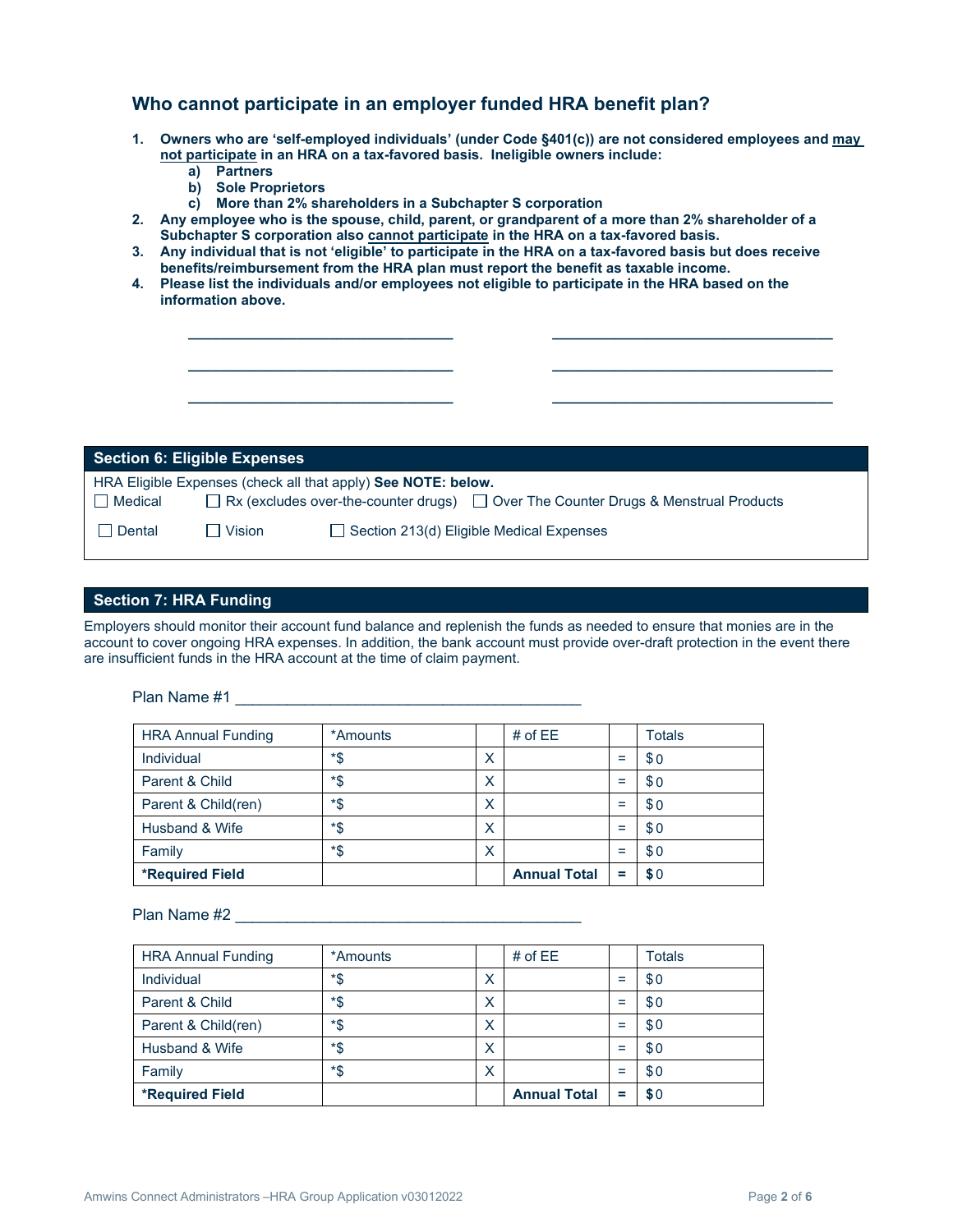Plan Name #3 \_\_\_\_\_\_\_\_\_\_\_\_\_\_\_\_\_\_\_\_\_\_\_\_\_\_\_\_\_\_\_\_\_\_\_\_\_\_\_\_

| <b>HRA Annual Funding</b> | *Amounts |   | # of $EE$           |     | <b>Totals</b> |
|---------------------------|----------|---|---------------------|-----|---------------|
| Individual                | *\$      | Х |                     | $=$ | \$0           |
| Parent & Child            | *\$      | X |                     | $=$ | \$0           |
| Parent & Child(ren)       | *\$      | X |                     | $=$ | \$0           |
| Husband & Wife            | *\$      | X |                     | $=$ | \$0           |
| Family                    | *\$      | X |                     | $=$ | \$0           |
| <b>*Required Field</b>    |          |   | <b>Annual Total</b> | =   | \$0           |

### **The HRA Plan will follow the same eligibility guidelines (i.e. waiting periods, effective dates and termination dates) as the Health Plan.**

## **Section 8: Substantiation**

## *Debit Card Claim Substantiation*

The Internal Revenue Service (IRS) requires Plan Sponsors (Employer) to ensure that HRA Plans are properly substantiated. In other words, purchases made with the Amwins HRA Debit Card must be proven to be eligible under the Plan. Failure to comply with the IRS substantiation guidelines could result in the plan becoming non-qualified (losing its tax-free status) and subject to penalties and/or fines imposed by the IRS.

Amwins substantiates purchases made with the debit card by reviewing all transactions. Documentation requests are generated and sent to Employees for those transactions that cannot be substantiated through the system. Employees are required to provide the necessary documentation (generally EOB's, itemized statements or bills marked paid by patient) for substantiation.

#### *Level of Substantiation*

- 1. Employees are instructed to keep all receipts and itemized statements for purchases made with the debit card.
- 2. Amwins may contact providers for necessary information on specific charges
- 3. Amwins may auto-approve certain claim categories.

The request for itemized statements for purchases audited by Amwins helps to ensure that all charges on the debit card are properly processed and only eligible procedures and products are purchased.

#### *Improper Use of Debit Card*

If an employee fails to comply with the substantiation process or uses the debit card for unauthorized or ineligible expenses, the debit card will be de-activated and the member will no longer have the use of the debit card. They will be notified via a letter mailed to their home address.

They will still be eligible to submit claims via a claim form to Amwins at the address located on the form. Their HRA claims will then be reviewed by Amwins for eligibility and if eligible, a check/explanation of benefits will be mailed to them.

| <b>Substantiation Waiver:</b><br>We authorize Amwins to approve all HRA debit card transactions without requiring the members to submit<br>documentation to substantiate the transaction. We acknowledge that turning off the requirement for<br>substantiation of debit card purchases violates IRS regulations. In doing so, we will also hold Amwins harmless<br>and we take full responsibility for any penalties and or citations that may be issued by the IRS for being non-<br>compliant. |       |  |  |
|---------------------------------------------------------------------------------------------------------------------------------------------------------------------------------------------------------------------------------------------------------------------------------------------------------------------------------------------------------------------------------------------------------------------------------------------------------------------------------------------------|-------|--|--|
| If the Employer wishes to waive the Substantiation requirement, please check the box and sign<br>and date below. $\Box$                                                                                                                                                                                                                                                                                                                                                                           |       |  |  |
| <b>Emplover Signature:</b>                                                                                                                                                                                                                                                                                                                                                                                                                                                                        | Date: |  |  |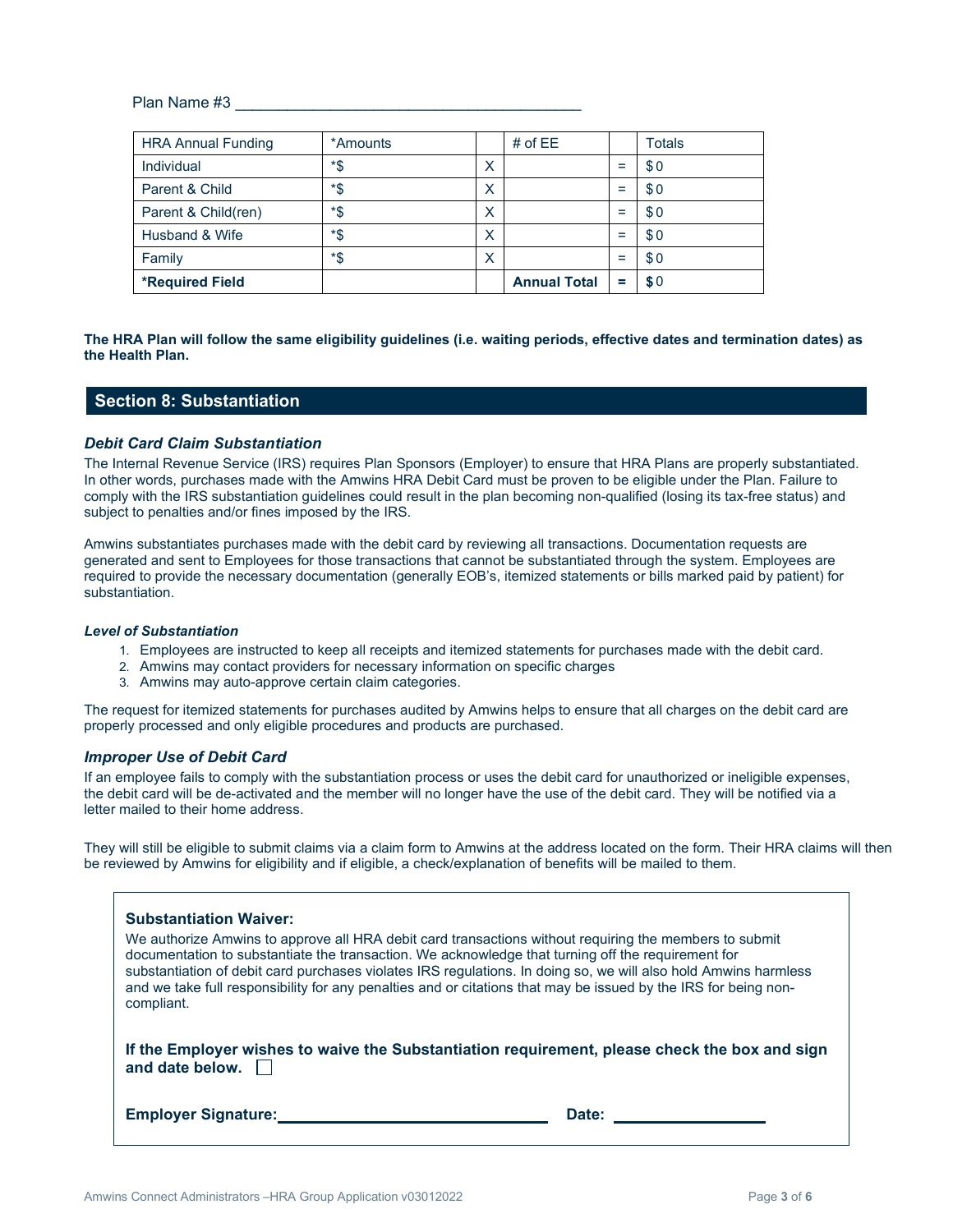## **Section 9: Amwins Administrative Services**

## *Amwins Administration Fees*

| To implement and administer, Amwins will charge the following fees: |                                                              |
|---------------------------------------------------------------------|--------------------------------------------------------------|
| <b>Implementation Fee:</b>                                          | \$250.00 (waived at renewal)                                 |
| <b>Monthly Administration Fee:</b>                                  | \$6.00 (if Amwins administers the Group Health Plan as well) |
|                                                                     | or \$250.00 Monthly Minimum Administration Fee               |

(The \$250.00 Monthly Minimum Administration Fee is applicable if Amwins is administering a 'standalone' HRA plan and the total monthly PEPM fee is less than \$250.00).

The implementation fee is due by the effective date of the HRA Plan. The monthly administration fee (PEPM) will appear on your monthly Amwins premium invoice along with your group health insurance premiums.

## *HRA Plan Run-Out Services*

Amwins will offer HRA Plan Run-Out Services as follows:

- 1. If the Employer renews the Amwins HRA Plan, Amwins will provide Run-Out Services for the previous HRA Plan Year for a standard 90-day Claims Run-Out Period
- 2. If the Employer terminates the HRA Plan but continues to have Amwins administer their group health plan, Amwins will provide Run-Out Services for the previous HRA Plan Year for a standard 90-day Claims Run-Out Period. The Employer understands that they are responsible for funding the HRA account for reimbursements to the Employees for covered expenses incurred prior to the termination date of the HRA Plan but before the end of the 90-day claim run- out period.
- 3. If the Employer terminates the HRA Plan and the Group Health Plan with Amwins, then this HRA agreement shall terminate and Amwins will not perform Run-Out Services for the HRA Plan. The Employer understands that they are responsible for reimbursements to the Employees for covered expenses incurred prior to the termination date of the HRA Plan. Any claims received at Amwins after the termination of this Agreement will be returned to the Employer.

Employers may purchase three (3) months of run out services to be processed by Amwins at a rate of \$6.00 PEPM based on the number of active employees as of the date of termination from Amwins. There is a minimum fee of \$250.00, which applies to groups less than 28 employees. The total fees will be invoiced to the group and must be paid before Amwins will begin to administer the run out services.

The responsibilities of Amwins are limited to enrolling eligible Employees in the HRA plan, invoicing the HRA administrative fees, processing HRA claims for payment, issuing Debit Cards to Employees, preparing Summary Plan Descriptions, and providing an Employer website to manage your HRA Plan. The HRA website will provide Employers access to reports such as the Bank Transaction Reconciliation Report and the Manual Claim Reimbursements Report.

Employers will have access to the website to view the HRA plan activity. The website address for employers is: www.wealthcareadmin.com .

Employees have access to the website to view their HRA claims activity. The website address for employees i[s https://amwinsconnect.wealthcareportal.com](https://amwinsconnect.wealthcareportal.com/) .

## **Section 10: Patient Centered Outcomes Research Institute (PCORI) Fees**

The Employer will be required to pay a PCORI Fee for each employee enrolled in the HRA plan each year. The fee is based on when the plan year ends. Amwins will assist in providing the information required for the employer to report to the IRS by July 31st of each year.

Click on the link below to see more information and the appropriate fees to be paid to the IRS. Fees and information are subject to change.

<https://www.irs.gov/newsroom/patient-centered-outcomes-research-institute-fee>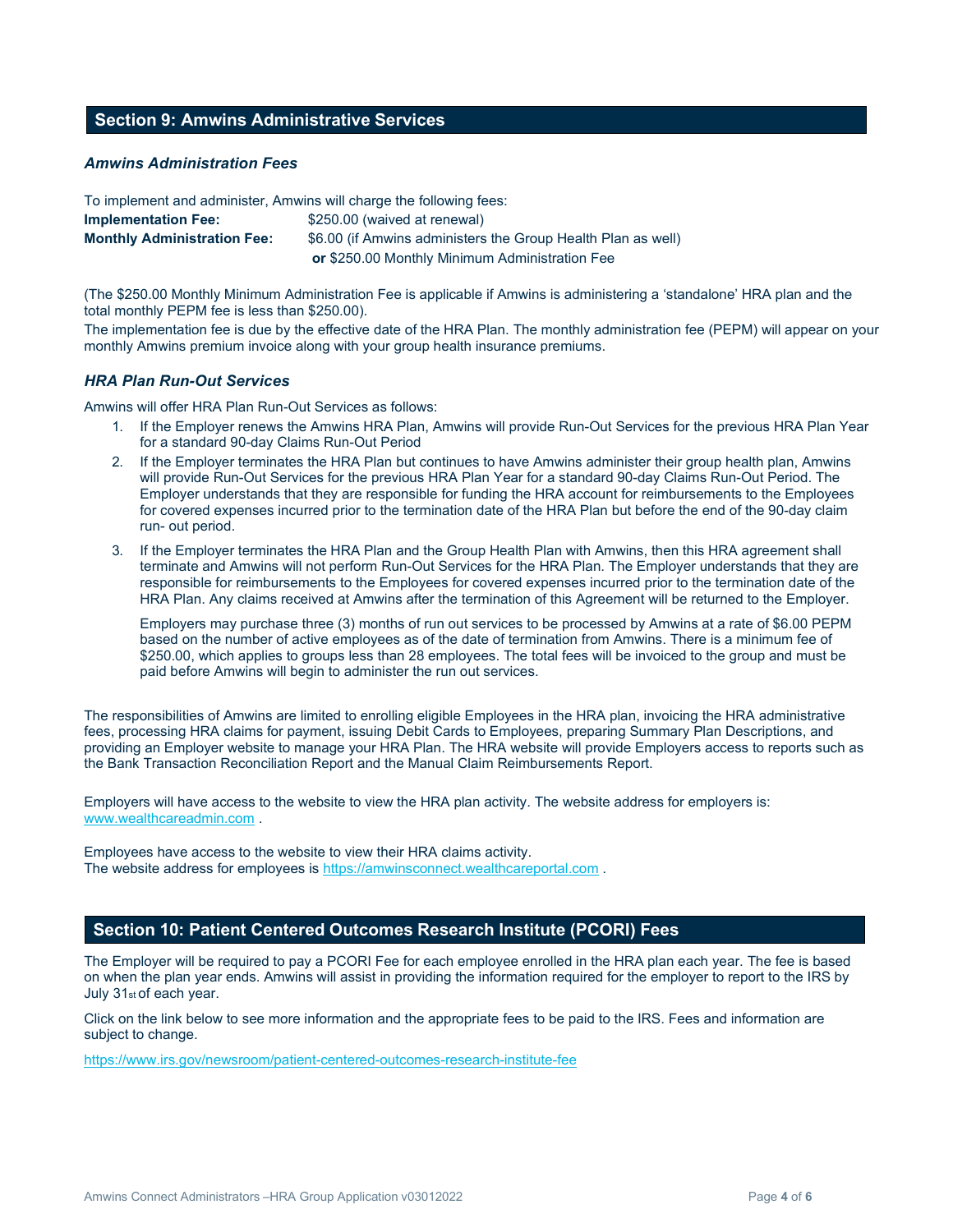## **Section 11: Non-Discrimination Requirements**

### *Non-Discrimination Requirements*

This Plan will comply with all Federal tax law requirements necessary to obtain tax benefits available under the Internal Revenue Code, including the requirement that the plan does not discriminate in favor of certain "key Employees" or "highly compensated Employees." A plan discriminates as to eligibility unless it benefits:

- 70% or more of all Employees, or
- $80%$  or more of all Employees eligible to benefit under the plan, if 70% or more of all Employees are eligible to benefit under the plan, or
- $\triangleright$  A group of employees described in IRS Section 410(b)(2)(A)(I) that is found to be a nondiscriminatory classification in accordance with Prop. Treas. Reg. 1.410(b)-For these purposes, there may be excluded from consideration any Employees who have not completed three years of service, part-time Employees whose customary weekly employment is less than 20 hours and nonresident aliens.

A Health Reimbursement Arrangement Plan will not discriminate as to benefits if the type and amount of benefits available to highly compensated participants are also available on the same basis for all other participants. This test is applied by looking at available benefits rather than actual benefit payments under the plan.

**Note:** If the Plan is discriminatory, then all or part of the medical benefits paid for the benefit of a highly compensated Employee will be taxable to that Employee.

## *Non-Discrimination and Health Benefits*

The following information is from the IRC (Internal Revenue Code) - Section 105(h)

IRC Sec. 105 and Sec. 106 permit employers to offer certain health benefits on a tax-free basis. However, these rules can be different for highly compensated employees (HCEs) if the health plan is self-insured. An HCE is defined as:

- One of the five highest-paid officers
- A shareholder owning (actually or constructively) more than 10% of the company's stock
- Among the highest paid 25% of all employees

There are two (2) tests under this Section of the IRC that employers need to be aware of while planning the funded benefits.

- 1. **Eligibility Test**  for a plan to be considered nondiscriminatory with respect to eligibility to participate, it must pass one of the three coverage tests:
	- a. 70% of all employees benefit under the plan
	- b. The plan benefits 80% of eligible participants and 70% of all employees are eligible
	- c. The plan benefits a nondiscriminatory classification of employees (not HCEs)
- 2. **Benefits Test**  the IRS regulations indicate that the plan must provide the same benefits for both HCEs and non-HCEs.

A self-insured health plan discriminates as to benefits unless all benefits provided for participants who are HCEs are also provided to all other participants. All benefits for dependents of HCEs must also be available on the same basis for the dependents of all other employees. The self-insured health plan will also be considered discriminatory as to benefits if it covers HCEs and the type or amount of benefits subject to reimbursement is offered in proportion to compensation.

When applying nondiscrimination test, all employees of a controlled group or affiliated service group, as defined in the IRC Sec. 414, are treated as employed by a single employer.

## *Benefits Received and Taxable Income under Non-Discrimination Guidelines*

If a benefit under the HRA plan is available to HCEs but not to other employees, the total amount of reimbursement to the HCE with respect to that benefit is an 'excess reimbursement' and must be included in the HCE's income taxes as imputed income.

Employers and benefit consultants should always discuss these issues with Tax Accountants while designing health plans for employees.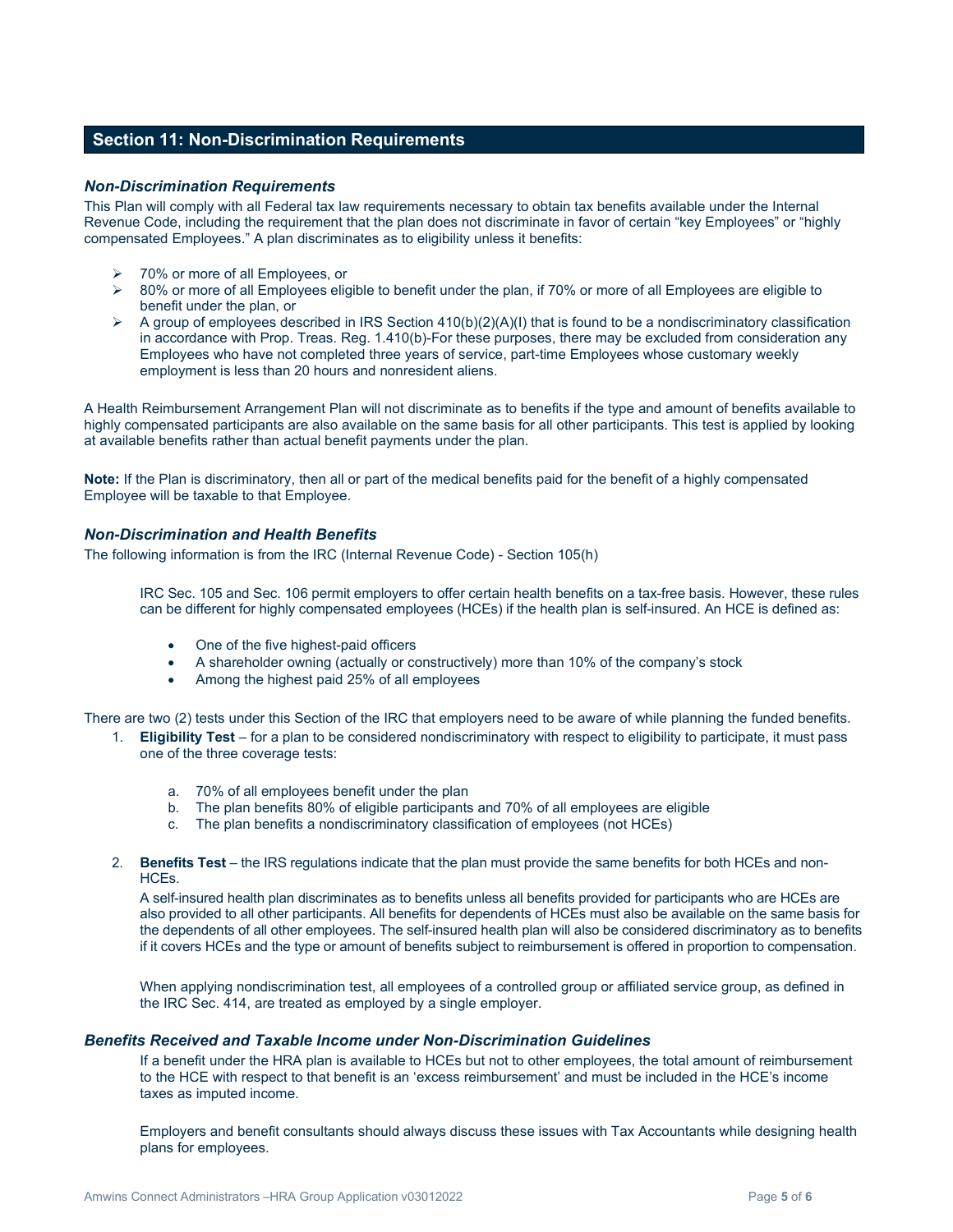## **Section 12: Disclaimers**

- 1. A dedicated bank account should be established for the HRA Plan. ACH transfers will be made from this account to fund the HRA claims.
- 2. The bank account associated with this Plan must have overdraft protection. If overdraft protection is not provided for this account and a transaction is returned for insufficient funds, a \$25.00 fee per attempt will be assessed.
- 3. The implementation process will not begin until the completed ACH Authorization form is returned to Amwins. The ACH Authorization Form is attached to this account.
- 4. The HRA Plan is subject to Maryland State Extension (MSE)/COBRA & HIPAA regulations which mean the funds are subject to MSE or COBRA extension of benefits. If the terminated Employee *does not pay* their MSE/COBRA premium (including the HRA fund portion), only claims *incurred prior to their termination date* are eligible for reimbursement. If the terminated Employee *pays* their MSE/COBRA premium (including the HRA fund portion), claims incurred *during the entire paid premium period* are eligible for reimbursement.
- 5. Upon termination of a member, the member will have the ability to use the debit card until midnight of the date of the medical plan termination effective date. It is understood that if the company terminates any Employees, it is the company's responsibility to notify Amwins immediately. If the company fails to notify Amwins of an Employee's termination, it is the company's responsibility for any charges incurred and paid after the termination date. If the employer does not want the employee to have use of the debit card immediately upon termination of employment, they will need to send an email to [gbs.gbsdebitcard@amwins.com](mailto:gbs.gbsdebitcard@amwins.com) to advise.
- 6. The HRA Debit Cards will be mailed to the Employee's homes. Each Employee will receive one debit card
- 7. Debit cards reported lost, stolen, or not received will be rendered permanently inactive. The Employer or the Employee will need to contact customer service to request a new Debit Card.
- 8. The Employer may deduct invalid purchases from the Employee's paychecks.
- 9. Federal regulation mandates that most transactions will require receipt verification. Employees must be instructed to save all receipts for services paid with the debit card. Amwins will request receipts via mail or email from Employees to substantiate claims.
- 10. Employees should be instructed to call Amwins' Customer Service Department with any questions. That phone number is 410-832-1333 or 1-800-337-4973. As instructed by the automated call routing message, please press 6 for member services, then 2 for inquiries regarding HRA claims.
- 11. I authorize Amwins to allow access to information to my Broker via the HRA website to assist me in managing my HRA Plan.
- 12. Amwins considers any and all information, materials, and systems to be confidential. Amwins complies with HIPAA Privacy and Security regulations, which protects the confidentiality of our Clients' database containing information regarding their Employees, dependents, benefits, and claims. Amwins hereby warrants that this information is kept in strict confidence and maintained on the system by secure password protection.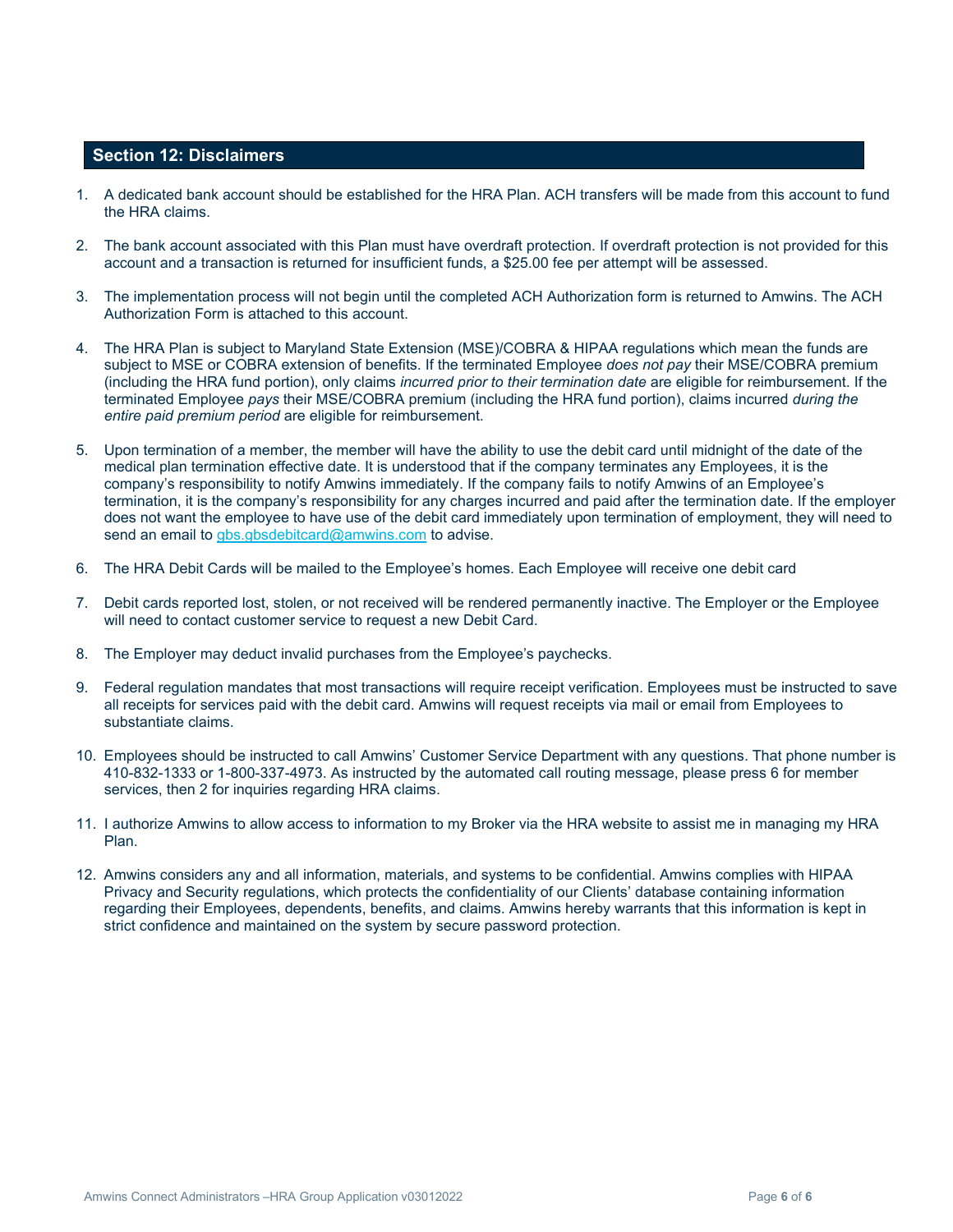## **Section 13: Authorization**

I have read and understood the above details for the administration of the HRA Plan and I am appointing Amwins Connect Administrators, Inc. (Amwins) as our Third-Party Administrator (TPA) of our HRA Plan. I understand and agree to the terms and conditions of this Amwins HRA Group Agreement.

|                                                                                                                                                                                                                                | Date: 2008 2009 2010 2021 2022 2023 2024 2022 2022 2023 2024 2022 2023 2024 2022 2023 2024 2022 2023 2024 2022 |  |
|--------------------------------------------------------------------------------------------------------------------------------------------------------------------------------------------------------------------------------|----------------------------------------------------------------------------------------------------------------|--|
| Broker Name (printed): Name (contract) and the contract of the contract of the contract of the contract of the contract of the contract of the contract of the contract of the contract of the contract of the contract of the |                                                                                                                |  |
|                                                                                                                                                                                                                                |                                                                                                                |  |
|                                                                                                                                                                                                                                |                                                                                                                |  |